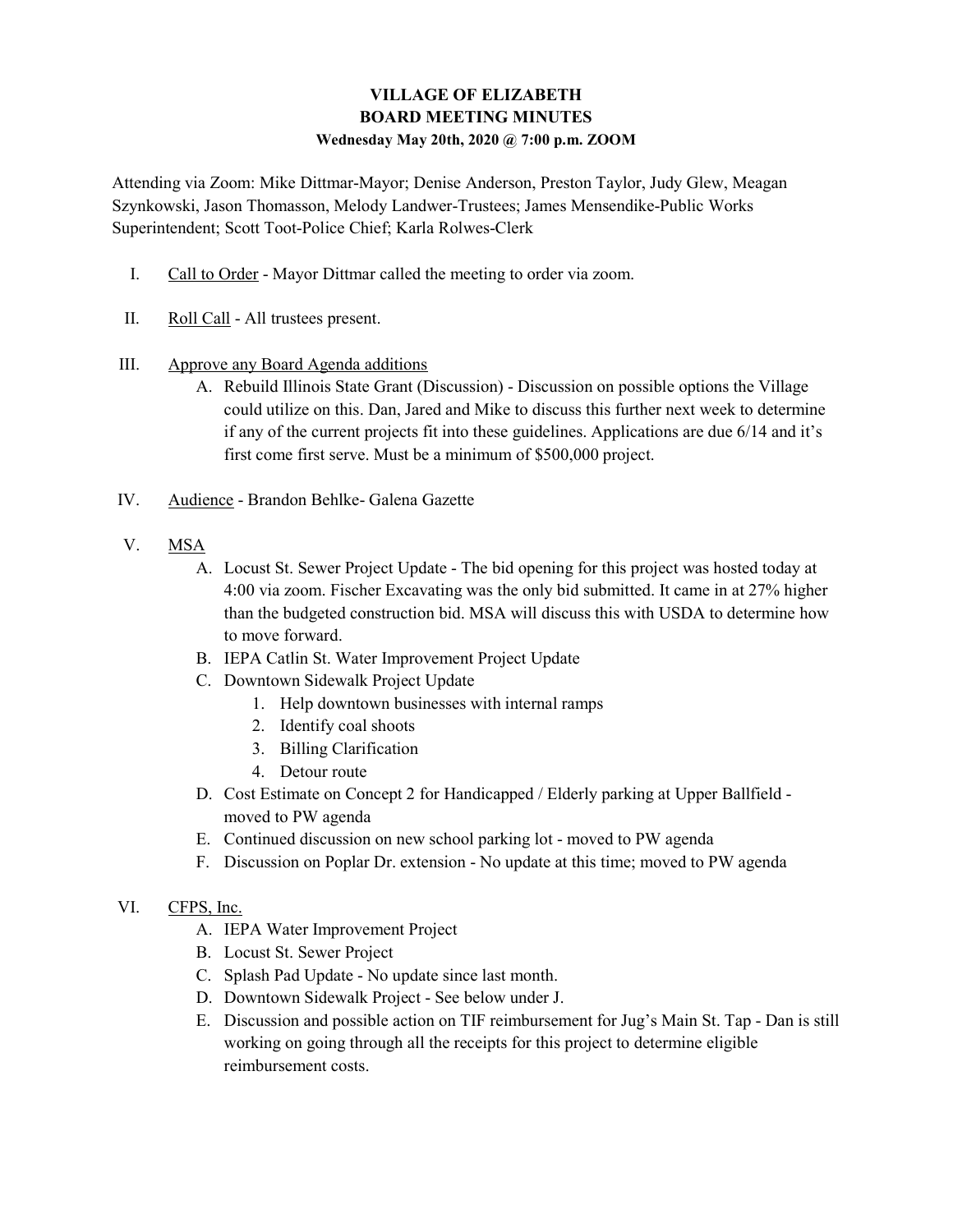- F. Discussion and possible action on TIF reimbursement for Hazelwood Properties (Linda & Mike Gansta) - Dan is still going through the receipts on this project to determine eligible reimbursement costs.
- G. TIF Inducement Agreement for BETown, LLC for 218 N. Main St. Motion to approve the Inducement agreement for BETown LLC and Clover Rehab & Rentals LLC. 1st Judy. 2nd Melody. Roll call vote. All ayes. Motion carried. (Resolution #2020- 0520A)
- H. TIF Inducement Agreement for Clover Rehab & Rentals LLC (117 N. Main St.) This agreement was included in the above motion. Both inducements were approved in the same motion. (Resolution #2020-0520B)
- I. TIF Inducement Agreement for The Little Keg Dan forwarded this TIF request to Kathy Orr for assistance and is waiting to hear back.
- J. Update on grant opportunity through Blackhawk Hills for Downtown revitalization due to pandemic (for sidewalk project costs) - This is an EPA grant and is a 50/50 grant. Dan feels it would be best to continue with ITEP on this since it's an 80/20 grant and overall a better match for our Downtown Sidewalk Project.
- VII. Police Report Chief Toot delivered the report.
- VIII. Minutes
	- A. Regular / April 2020 Motion to approve the minutes. 1st Denise. 2nd Preston. All ayes. Motion carried.
	- IX. Consent Agenda (NONE)
	- X. Finances
		- A. Treasurer's Report Motion to approve the report. 1st Judy. 2nd Jason. All ayes. Motion carried.
		- B. Payment of Bills Motion to pay the bills. 1st Meagan. 2nd Jason. Roll call vote. All ayes. Motion carried.
		- C. Budget
			- 1. Approve interfund transfers for the end of FY20 Kent and Mike went over this in a conference call earlier in the week.

## XI. Committee Reports

- A. Public Works (NO MEETING THIS MONTH)
	- 1. Fire Hydrants James will be checking new maintenance procedures/requirements. Added to June PW meeting.
	- 2. Estimate for 2020 Chevy Silverado 2500 Added to June PW meeting.
	- 3. Carol Rayhorn lot monthly billing to start 6/1/20? Moved to June PW agenda.
	- 4. Verbiage on Water Service application (to include something about proper way to terminate service?) - Moved to June PW agenda.
- B. Administrative (NO MEETING THIS MONTH)
- C. Economic Development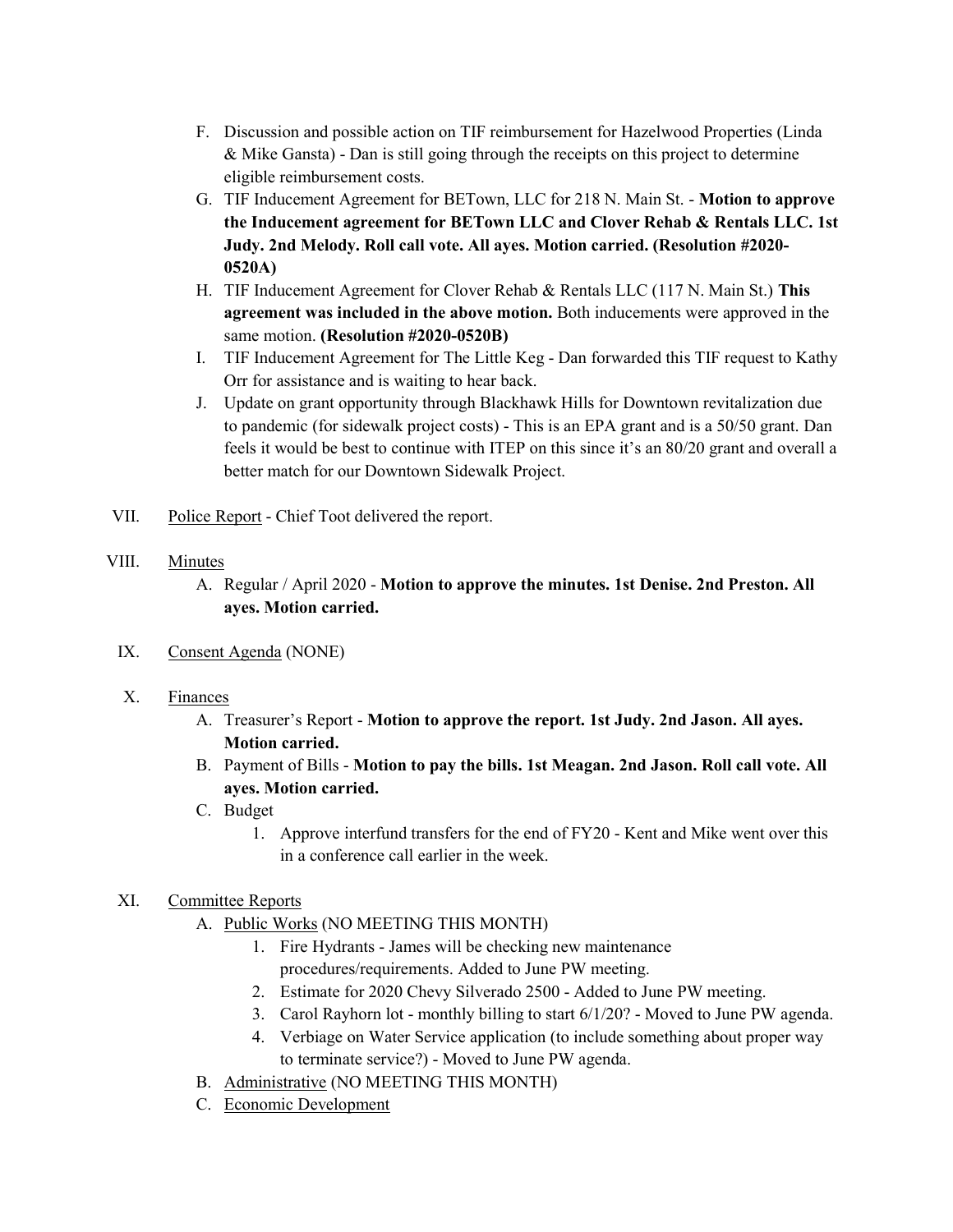1. Discussion on Storage building /office space for Rescar - Mike addressed the board to think of ideas on this.

## XII. Attorney Comments

- A. Cost estimate for putting Zoning guidelines into an ordinance Added to June board meeting. Terry felt this would not exceed \$1,000.
- B. Approve the Emergency Declaration Ordinance The emergency declaration is in place. The paperwork is a formality and will be approved next month. Added to the June board agenda.
- C. Amended Ordinance regarding proper way to disconnect water lines at the main Added to the June PW agenda.
- D. Update on IDOT Hwy 20 Maintenance agreement No update this month.
- E. Sycamore St. Cease and Desist letter No update this month.

## XIII. Old Business (Other than Committee Mtg Minutes/Consent Agenda)

- A. Generator / Storm shelter at Village Hall Added to June PW agenda.
- B. Approve location of the light pedestal by Community Bldg donated by Kloss family for Harvey - Mike asked Don Schellenberger to mark the applicable area but to date it hasn't been done.
- C. Continued discussion on utility payments and guidelines Added to June PW agenda.
- D. Discussion on ambulance service at Freedom Fest No update. Freedom Fest moved to 8/20/20.
- E. Holcomb property annexation Kathy Orr is still finalizing things on her end with this. Should be hearing something from her soon.
- XIV. New Business (Other than Committee Mtg Minutes/Consent Agenda)
	- A. Approve early TIF payouts for 2020 Added to June Admin agenda.
	- B. Fair Liquor License Added to June Admin agenda.
	- C. Loan for Generator at Village Hall No discussion.
	- D. Approve Small Business Gap Loan for The Clothes Bin Motion to approve the small business loan for The Clothes Bin and The Little Valley Life. 1st Judy. 2nd Preston. Roll call vote. All ayes. Motion carried.
	- E. Approve Small Business Gap Loan for The Little Valley Life included in the above motion under D.
	- F. Cost estimate for masks for village residents Mike would like to provide masks for Elizabeth residents. Added to June Admin agenda.
	- G. Discussion and possible action on Exterior Beautification Grant for 406 S. Main St. (James & Molly Mensendike) - Added to June PW agenda.
- XV. Mayor's Comments
	- A. CTE annexation hearing will be 6/17 at 6:45 (prior to Board meeting)
- XVI. Correspondence